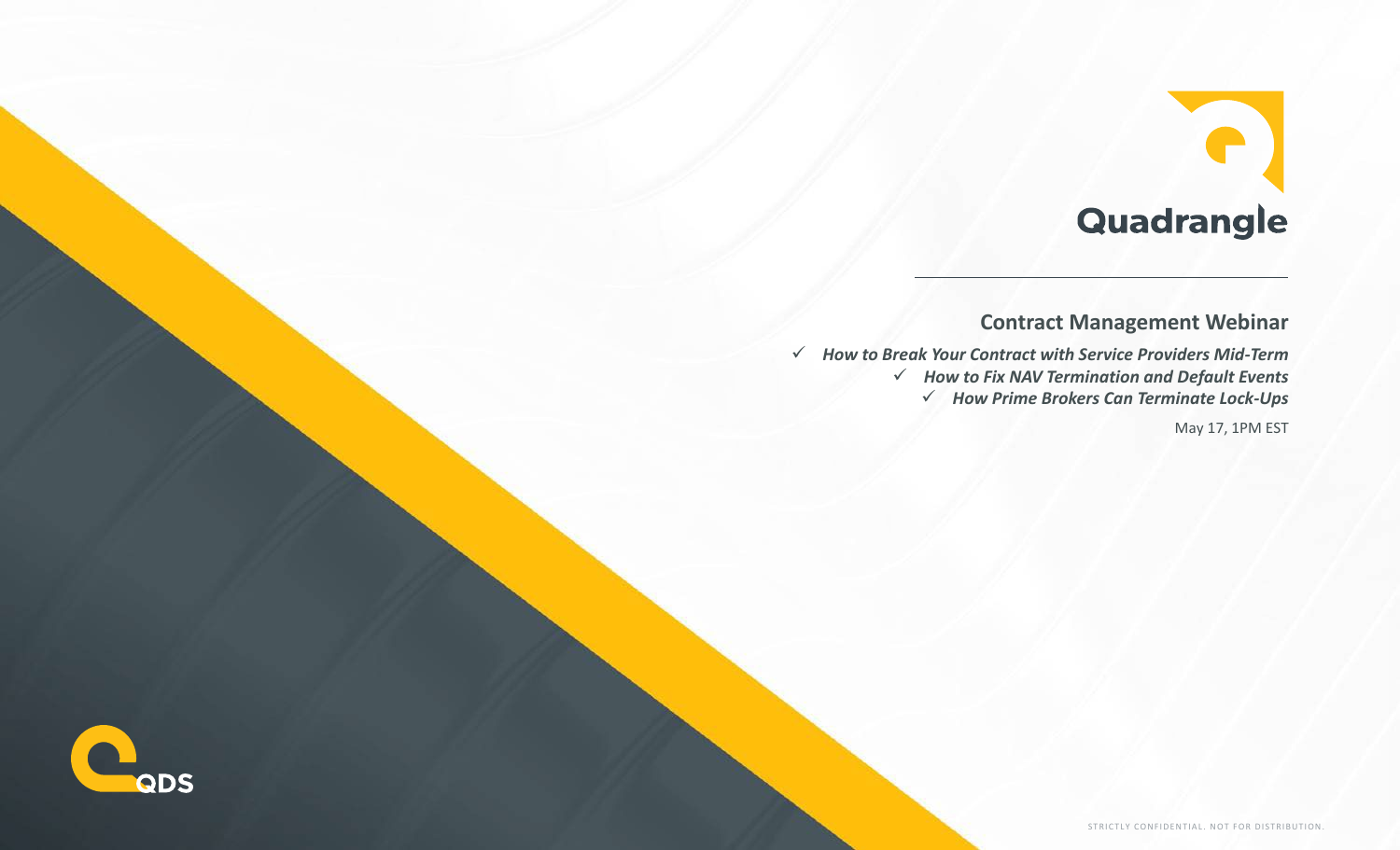### **How to Break Your Contract with Service Providers Mid-Term**

| Quadrangle |
|------------|
|            |

| <b>Provision</b>                                    | <b>Right to Terminate</b>                                                                                                                              | <b>Cure Periods</b>                                                         |
|-----------------------------------------------------|--------------------------------------------------------------------------------------------------------------------------------------------------------|-----------------------------------------------------------------------------|
| (1) Service Level Requirements                      | Describe the specific service, deliverable, and timing of said<br>service and deliverable.<br>- E.g., monthly reporting of NAV within 5 calendar days. | N/A                                                                         |
| (2) Representation, Warranties, and<br>Covenants    | Standard R, W&C plus those R, W&Cs related to the services.<br>- E.g., licenses needed to perform the services.                                        | N/A                                                                         |
| (3) Standard of Care                                | Services and conduct must be professional and in accordance<br>with industry standards.                                                                | N/A                                                                         |
| (4) Compliance with Law                             | Including cyber security and data protection rules and<br>policies applicable to the client (e.g., SEC, Cayman, GDPR).                                 | N/A                                                                         |
| (5) Failure to Perform or Disruption<br>of Services | Described in Master Services Agreement or Statement of<br>Work.                                                                                        | If curable, 10 days after failure or<br>disruption.<br>If not curable, N/A. |
| (6) Bankruptcy and Dissolution                      | As defined in the Agreement.                                                                                                                           | N/A                                                                         |
| (7) Optional Termination Right                      | Upon 30 days prior notice.                                                                                                                             | N/A                                                                         |

#### **Finding a Breach**

 $\checkmark$  Add an audit right that includes review of personnel, technology, policies, and procedures

#### **Remedies**

 $\blacksquare$ QDS

- $\checkmark$  All future fees cancelled, refund of prepaid fees
- $\checkmark$  Transition Services
	- $\checkmark$  Upon termination, right to transition services at a predetermined cost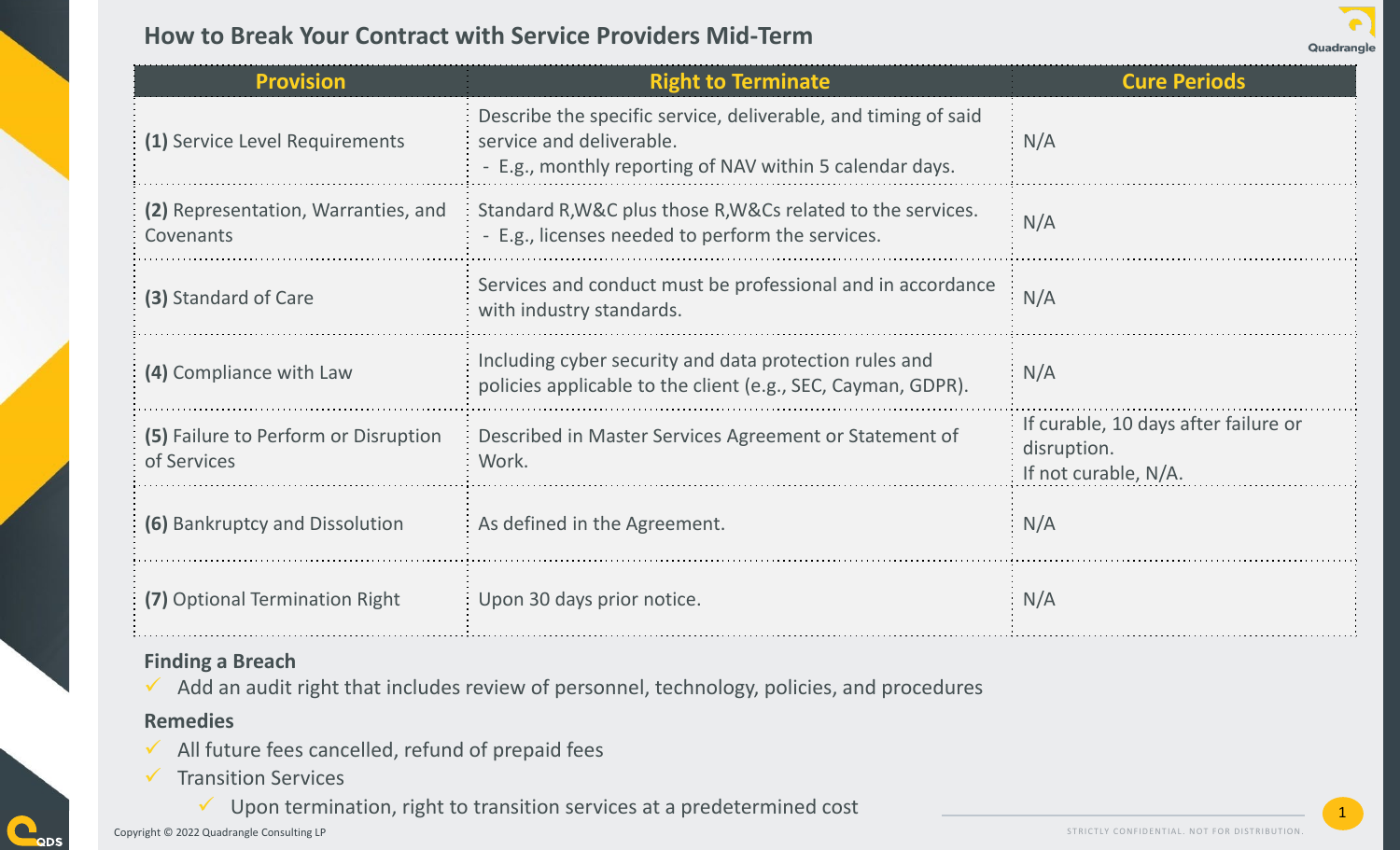#### **THE QDS PLATFORM IS A USER INTERFACE FOR MANAGING VENDOR RELATIONSHIPS, INCLUDING CONTRACTS, RENEWALS, PAYMENTS & DUE DILIGENCE.**

|                               | Search Platform<br><b>QDS</b><br>Platform |                                             |                     |                                |                            | $\hat{\mathbf{U}}$<br>ക                  | <b>ABC Capital</b><br>$\checkmark$ |                         |                                    |
|-------------------------------|-------------------------------------------|---------------------------------------------|---------------------|--------------------------------|----------------------------|------------------------------------------|------------------------------------|-------------------------|------------------------------------|
| $\equiv$                      | <b>ል</b><br><b>Vendor Management</b>      |                                             |                     |                                |                            |                                          |                                    | W)                      | <b>Vendor Library</b><br>119       |
| ⋒<br>⊡                        | <b>Vendor Dashboard</b><br>۰.             |                                             |                     |                                |                            |                                          |                                    |                         | (VIEW ALL)                         |
| $\mathfrak{a}$                | Enter text to search                      |                                             |                     |                                |                            |                                          |                                    | <b>Vendor Reports</b>   |                                    |
| 目<br>$\blacksquare$           | Vendor                                    | <b>Agreement Type</b>                       | <b>Renewal Date</b> | <b>Notice</b><br><b>Period</b> | <b>Renewal</b><br>Interval | <b>Soft Dollar</b><br><b>Eligibility</b> | Payment<br>Frequency               |                         | 61<br>(VIEW ALL)                   |
| 遇                             | Administrator                             | <b>Administrative Services</b><br>Agreement | 01/14/2023          | 90 days                        | 24 months                  | Mixed Use - 30%                          | Semiannually                       |                         |                                    |
| $\overline{\phantom{a}}$<br>Ŗ | Compliance                                | <b>Compliance Services</b><br>Agreement     | 04/08/2023          | 30 days                        | 12 months                  | Mixed Use - 40%                          | Quarterly                          | $\overline{\mathsf{a}}$ | <b>Vendor Due Dilligence</b><br>42 |
| $\mathbf{m}$                  | Data                                      | <b>Services Agreement</b>                   | 03/29/2023          | 15 days                        | 12 months                  | Mixed Use $-40\%$                        | Yearly                             |                         | (VIEW ALL)                         |
| $\bullet$                     | $\mathsf{I}$                              | Data Feed Addendum                          | 09/29/2022          | 60 days                        | 12 months                  | Mixed Use - 30%                          | Yearly                             |                         | <b>Active Matters</b>              |
| $\bullet$                     | <b>OMS</b>                                | <b>OMS Agreement</b>                        | 02/01/2023          | 60 days                        | 24 months                  | Mixed Use - 40%                          | Semiannually                       |                         | 14                                 |
| ۰                             | Research                                  | <b>Research Services</b><br>Agreement       | 09/01/2022          | 15 days                        | 6 months                   | Select                                   | Select                             |                         | (VIEW ALL)                         |





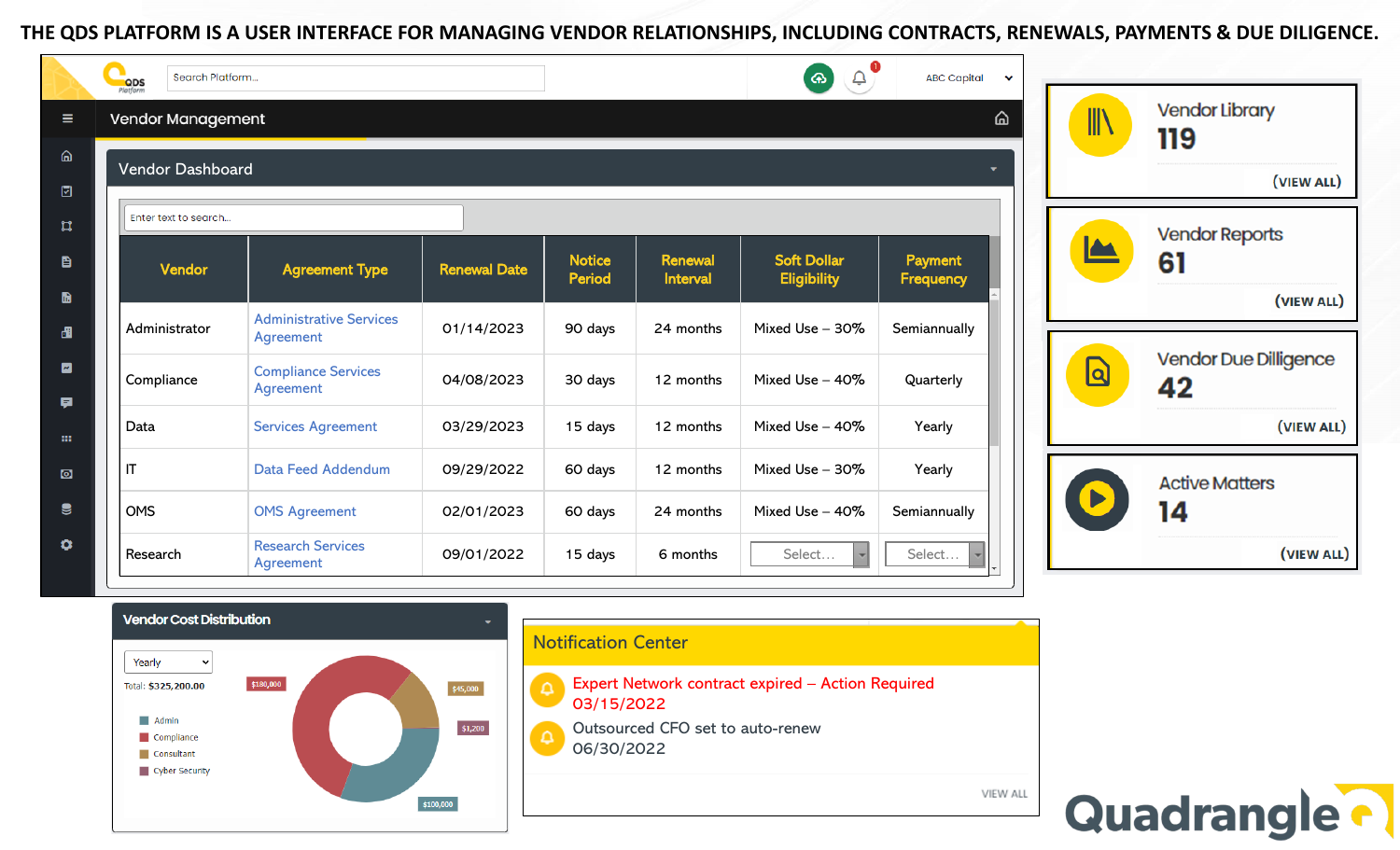### **How to Fix NAV Termination or Default Events**

#### **Process**

**(1)** Identify agreements with NAV triggers (e.g., ISDA, Repo, Lock-Ups).

**(2)** Which NAV triggers have been breached? (e.g., monthly/quarterly/annually/floor).

**(3)** Notification requirements to bank. Typically, on delivery of monthly financial information. Review deliverable requirements.

**(4) (a)** Review cross-default provisions in each contract with that bank and third-party banks.

**(b)** The NAV breach may cause a cross-default.

**(c)** Review waiver provisions for these defaults. Typically, automatic waiver occurs between 30-60 days after notice to bank.

**(5)** Request waivers and resets of the NAV triggers and a waiver of the cross-default, if needed.



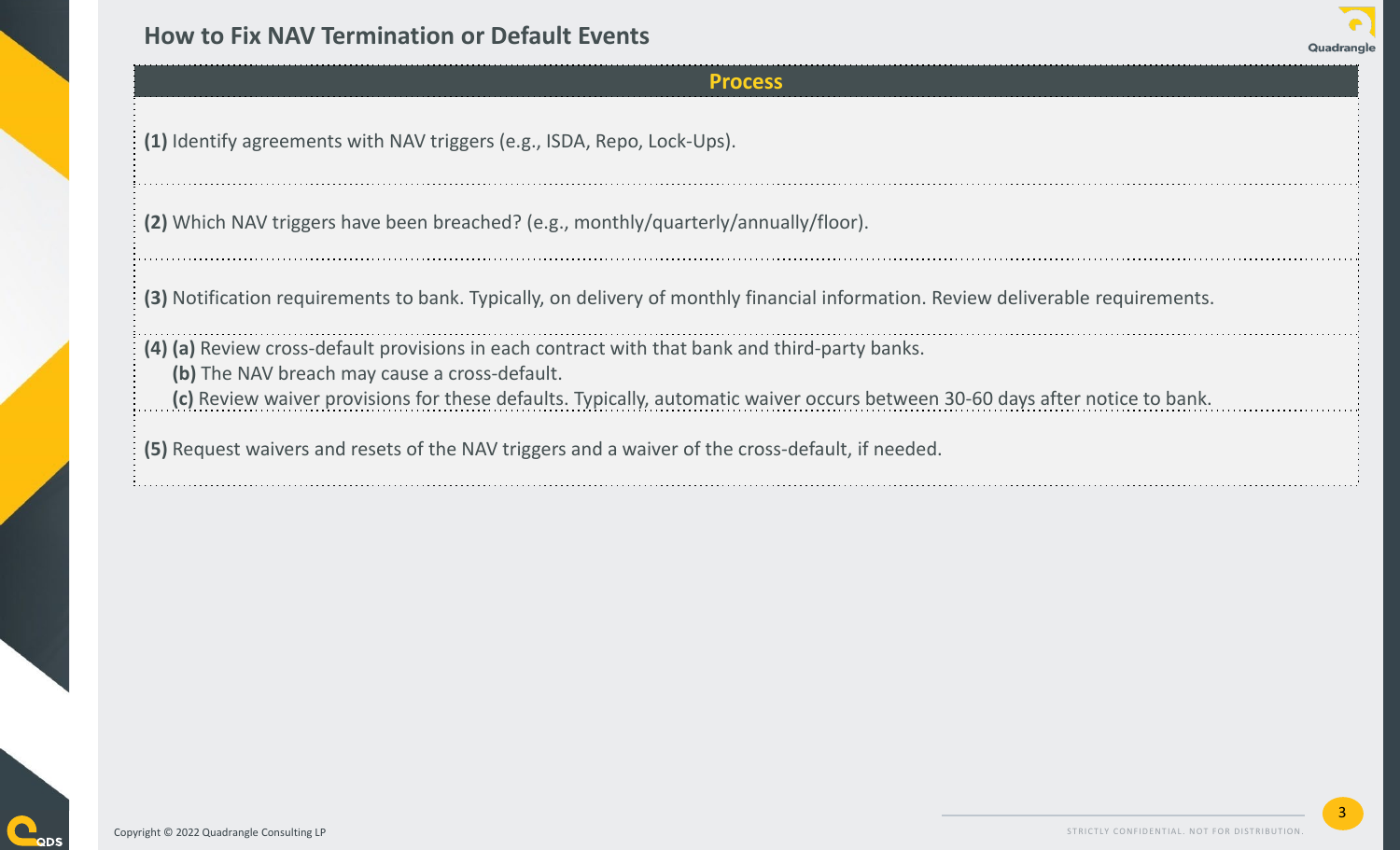### **How Prime Brokers Can Terminate Lock-Ups**



4

| <b>Provision</b>                                         | <b>Right to Terminate</b>                                                                                                  | <b>Cure Periods</b>                                                                                                                            |  |  |
|----------------------------------------------------------|----------------------------------------------------------------------------------------------------------------------------|------------------------------------------------------------------------------------------------------------------------------------------------|--|--|
| (1) Fund Event - NAV Triggers                            | Fund's NAV falls below a certain amount monthly/<br>quarterly/annually/floor.                                              | N/A                                                                                                                                            |  |  |
| (2) Fund Event – PB, ISDA or other<br>contract default   | Fund's default under any contract with bank.                                                                               | Add a notice and cure period of 1-2<br>days.                                                                                                   |  |  |
| $(3)$ IM Event – Key Person(s)                           | Key Person departs from IM.                                                                                                | Replacement reasonably acceptable<br>to bank or N/A.                                                                                           |  |  |
| (4) Bank Event - CDS Increase                            | CDS spread increases above a threshold amount (e.g., 300)<br>bps). Modification to lock-up not a right to terminate.       |                                                                                                                                                |  |  |
| (5) Market Event - LIBOR - OIS<br><b>Spread Increase</b> | LIBOR – OIS Spread increases above a threshold amount (e.g.,<br>50 bps). Modification to lock-up not a right to terminate. | LIBOR - OIS Spread exceeds threshold<br>over 5 consecutive days. Once the<br>LIBOR - OIS Spread drops below<br>threshold, lock-up is restored. |  |  |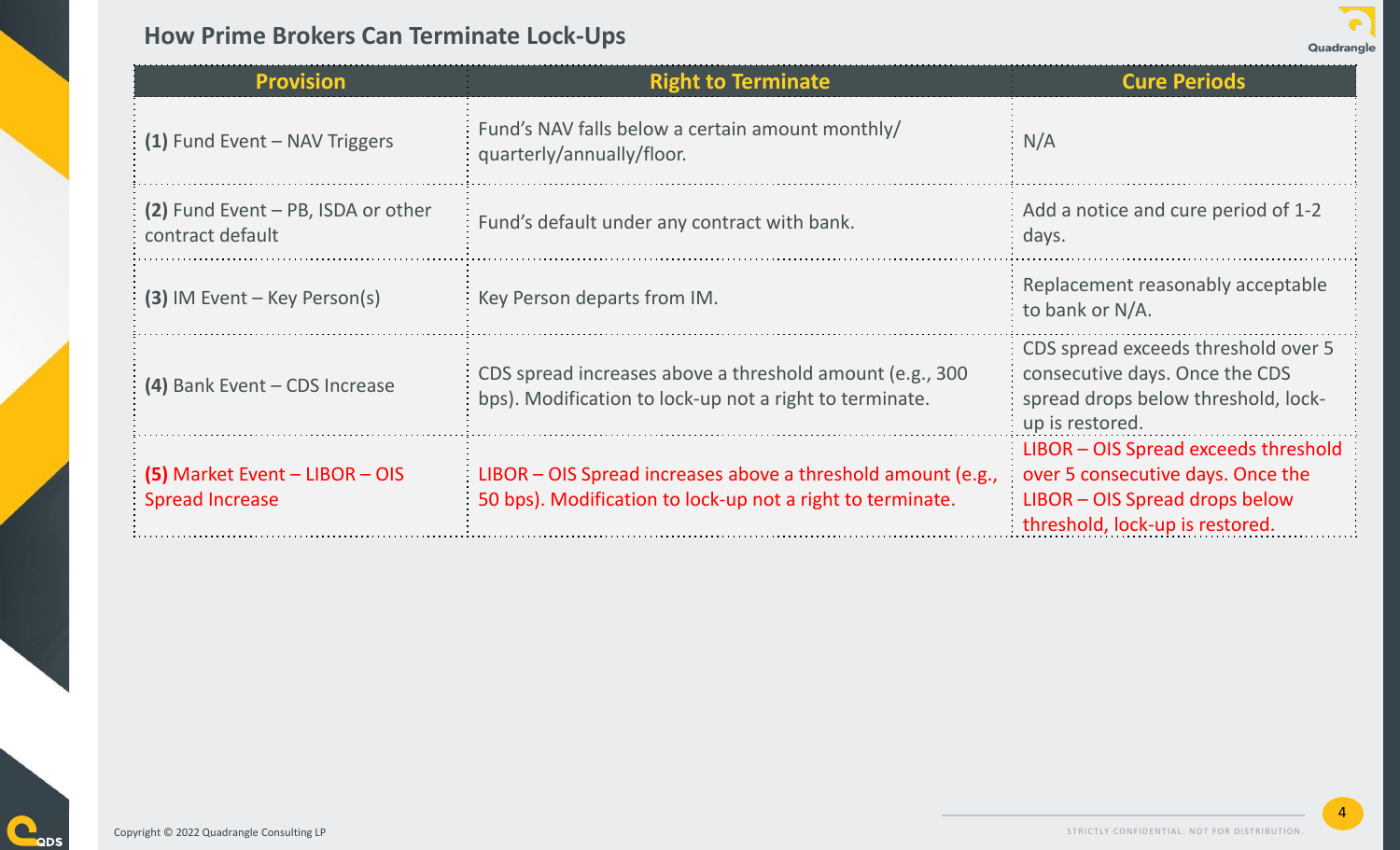

## **FEATURES & CAPABILITIES**



**VENDOR SELECTION** VENDOR

> **The QDS Platform is the information hub that assists in your decision-making to identify SAVINGS OF TIME AND MONEY and REDUCE RISK associated with vendor services (e.g., cyber security and data protection).**